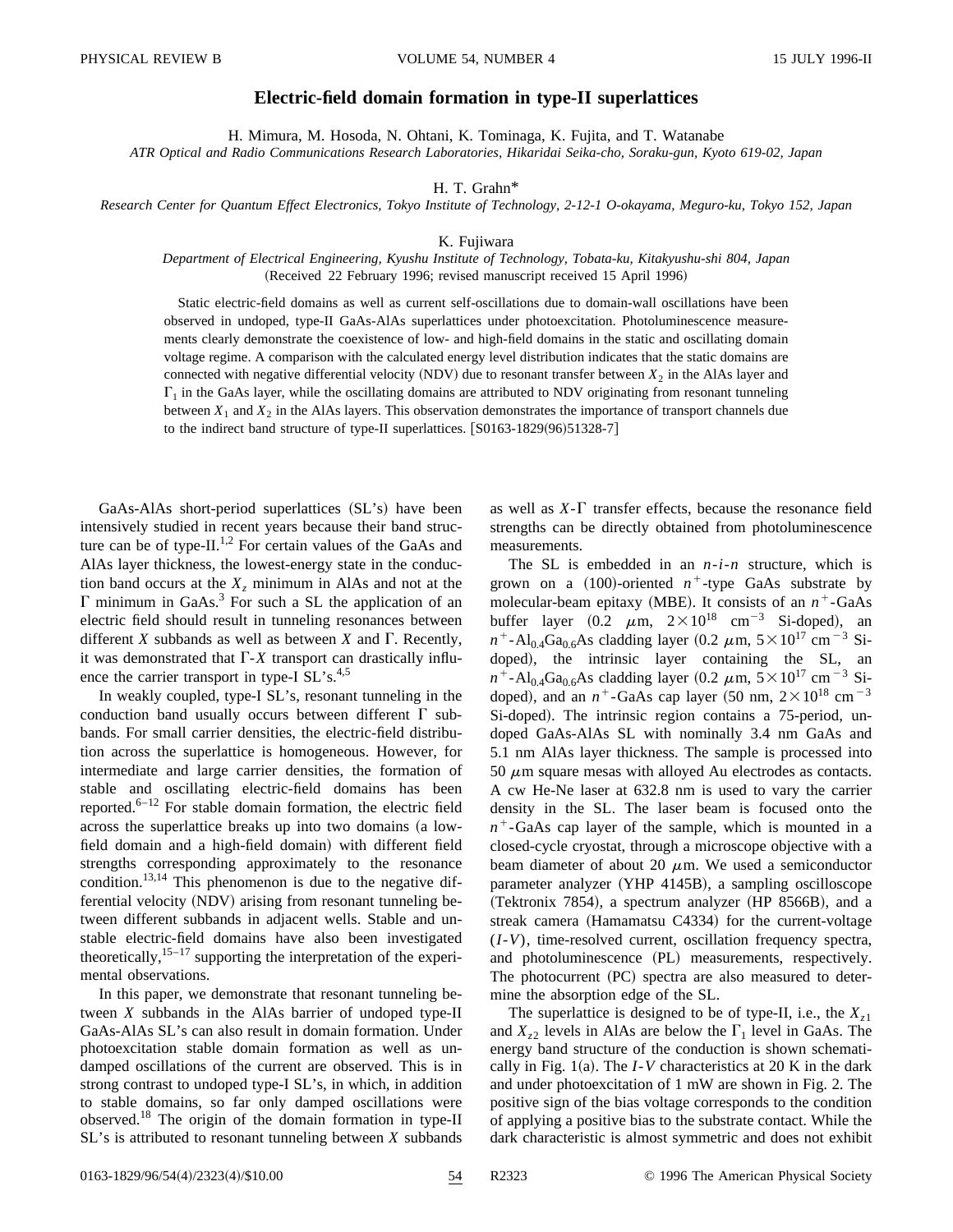

(b) for positive bias (c) for negative bias

FIG. 1. Schematic diagram of the energy level structure in the conduction band of the investigated type-II GaAs-AlAs superlattice (a) at zero bias, (b) at positive bias for resonant transfer from  $X_2$  to  $\Gamma_1$ , and (c) at negative bias for resonant tunneling from  $X_1$  to  $X_2$ .

any sign of domain formation (between  $-8$  and 8 V the dark current is below 1  $pA$ ), the characteristic under photoexcitation clearly shows the signature of domain formation. Between 4 and 10 V, a ratchetlike structure emerges, which is typical for stable electric-field domain formation. However, for negative voltages, this ratchetlike structure does not appear for this excitation intensity, although clear plateaus are visible between  $-1.7$  and  $-4.8$  V as well as between



FIG. 2. *I*-*V* characteristics in the dark and for a laser intensity of 1 mW at 20 K. A positive voltage corresponds to a positive bias applied to the  $n^+$ -GaAs substrate.



FIG. 3. Time-resolved photocurrent at  $-3$  V (a) and corresponding power spectrum  $(b)$  at 20 K for a laser intensity of 2.5 mW.

 $-5.5$  and  $-7.5$  V. This plateaulike *I*-*V* characteristic without any fine structure is indicative for oscillating domains.11,12 Similar *I*-*V* characteristics are obtained for intensities between 0.15 and 8 mW. The onset voltage of the ratchetlike structures in the positive bias direction, however, decreases with decreasing laser intensity. No ratchetlike structures or plateau regions are observed for intensities below 50  $\mu$ W. The asymmetry of the *I*-*V* characteristics under photoexcitation with regard to the bias direction is attributed to the inhomogeneous absorption profile and carrier distribution, which results in an asymmetry of the current flow for different bias directions.

Self-oscillations of the photocurrent occurred for negative bias in the first plateau region for laser intensities between 0.5 and 8 mW. Figure 3 shows the time-resolved current at  $-3$  V (a) and its power spectrum (b) measured simultaneously with a spectrum analyzer for an intensity of 2.5 mW at 20 K. The oscillations are not purely sinusoidal, but contain higher harmonics. In the positive bias direction oscillations are only detected for intensities above 10 mW. However, these oscillations appear in a different bias range (between 15 and 20 V) and exhibit higher frequencies (fundamental frequency is 150 MHz). They are also present for negative bias in the same voltage and intensity range.

To determine the origin of domain formation in this type-II SL, PL spectra have been recorded. We also measured PC spectra to determine the direct energy gap of the SL. In Fig. 4 the PL spectra are shown for positive bias. The spectra were recorded at 20 K for a laser intensity of 1 mW. The dominant PL bands are shown schematically on the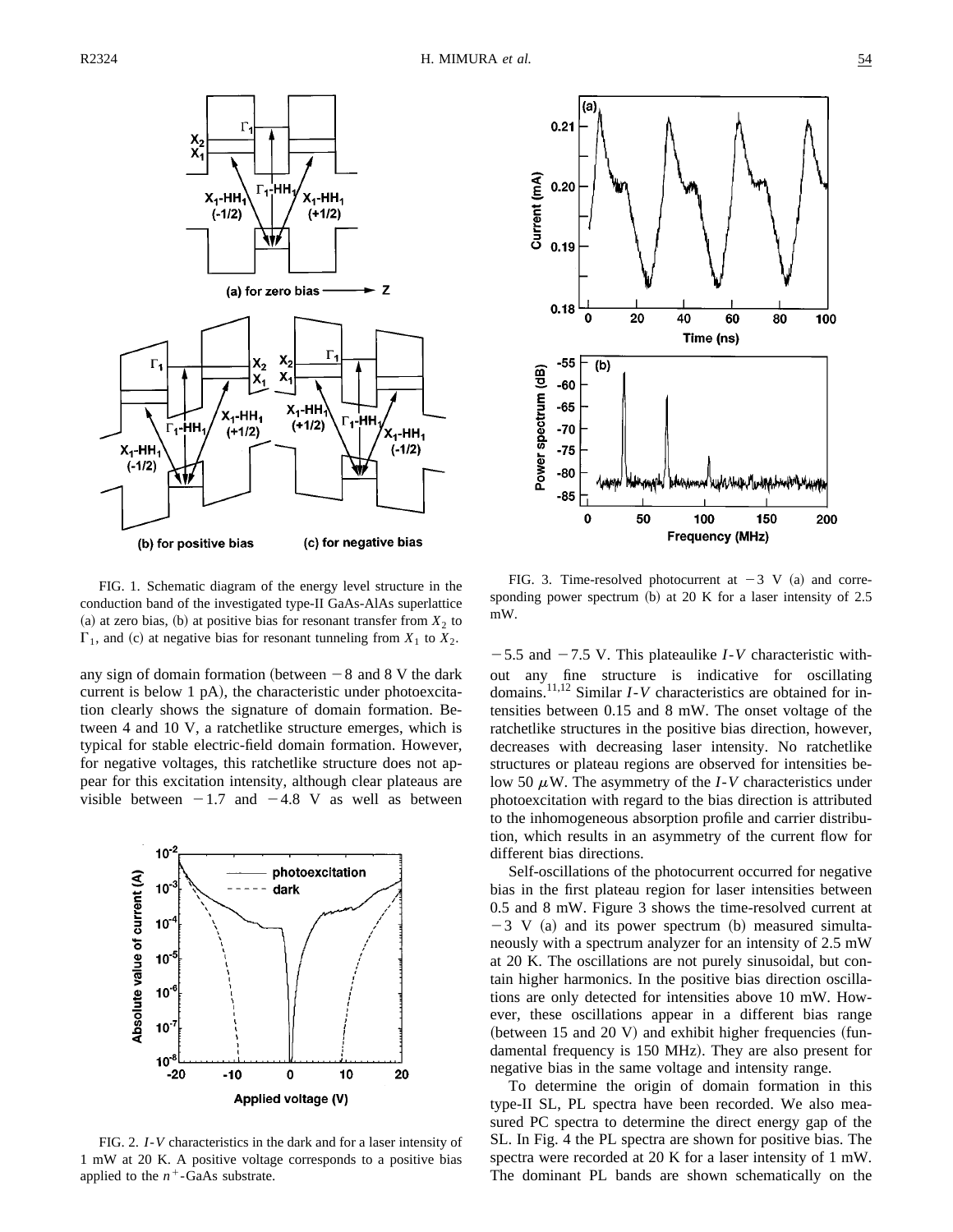

FIG. 4. PL spectra as a function of the positive bias at 20 K for a laser intensity of 1 mW. The PL intensity is indicated on a gray scale, where a large intensity corresponds to a bright region.

right-hand side of the figure. At zero field there are two PL bands, one at 1.746 eV  $(B_1)$  and a second one at 1.810 eV  $(A<sub>1</sub>)$ . Comparing these energies with the PC spectra the peak  $A_1$  clearly originates from recombination of  $\Gamma_1$  electrons in the GaAs wells with heavy holes  $HH_1$ . The peak  $B_1$  is then identified as the indirect recombination from  $X_1$  electrons in the AlAs barriers with  $HH_1$ . In the voltage range of static domain formation between 6 and 11 V (cf. Fig. 2), three coexisting PL lines can be clearly identified. In addition to the two lines at zero voltage  $(A_1$  and  $B_1)$ , which do not change their energy, the new line appears energetically between the previous two at 1.771 eV  $(B_3)$ . The coexistence and constant energy of these lines in this voltage range clearly support the interpretation of domain formation.<sup>13,14</sup> In an applied electric field the direct PL line from  $\Gamma$  electrons should display a redshift due to the Stark effect, which becomes negligible for very narrow quantum wells. However, the indirect PL line from *X* electrons, which at zero field  $[cf. Fig. 1(a)]$  actually originates from two energetically degenerate states  $X_1(-1/2)$  and  $X_1(+1/2)$ , splits into two lines. For a positive electric field *F*, the first one is redshifted by  $-eFd/2$ , while the second one is blueshifted by *eFd*/2, where *d* denotes the SL period. This energy shift is typical for indirect gap  $SL's$ ,<sup>19</sup> and it has been previously observed in PL spectra<sup>20,21</sup> and electroreflectance spectra.<sup>22</sup> The blueshifted line has the larger intensity, since in an electric field the overlap between the electron and hole wave functions is larger for this field direction. We therefore attribute  $B_3$  to the blueshifted  $X_1$ -HH<sub>1</sub> recombination. The blueshift of the  $X_1$ -HH<sub>1</sub> line is 25 meV, which corresponds to an electric- field strength of 59 kV  $cm^{-1}$ . The redshift of  $A_1$  is too small to be observed, since the quantum well is very narrow.

Using an envelope function calculation of the Kronig-Penney model, the separation between  $X_1$  and  $X_2$  is determined to be 30 meV, corresponding to a resonance field strength of 35 kV cm<sup>-1</sup>  $(X_2 - X_1 = eFd)$ . We assumed a quantum-well width of 2.8 nm to reproduce the observed direct energy gap of the SL. The energy difference between  $X_2$  and  $\Gamma_1$  is 29 meV, resulting in a field strength for resonant transfer of 68 kV  $cm^{-1}$ . In this case the centers of the wave functions are only separated by *d*/2 so that  $X_2 - \Gamma_1 = eF d/2$  [cf. Fig. 1(b)]. The PL line  $B_3$  therefore



Applied Voltage (V)

FIG. 5. PL spectra as a function of the negative bias at 20 K for a laser intensity of 1 mW. The PL intensity is indicated on a gray scale, where a large intensity corresponds to a bright region.

originates from a spatial region, which corresponds to a high-field domain due to resonant transfer of carriers between  $X_2$  and  $\Gamma_1$  as shown in Fig. 1(b). The complete tunneling process covers two periods, nonresonant tunneling from  $X_1$  to  $X_2$ , followed by transfer to  $\Gamma_1$  in the next well and transfer into  $X_2$  in the next barrier. The field strength of the high-field domain is usually somewhat smaller than the corresponding resonance field strength.<sup>18</sup>

The  $I-V$  characteristic under photoexcitation (cf. Fig. 2) looks very different in the negative bias direction. A first plateau appears between  $-1.7$  and  $-4.8$  V. This is the region where the current self-oscillations are observed. A second, less pronounced plateau occurs between  $-5.5$  and  $-7.5$  V. In this voltage regime, no self-oscillations are observed. We again use PL spectroscopy to determine the field distribution in this bias direction. In Fig. 5 the PL spectra are shown for a laser intensity of 1 mW at 20 K. Since this PL spectrum contains several lines, the respective energies are indicated on the right-hand side of the figure. At zero field, we again observe two lines  $(A_1 \text{ and } B_1)$  corresponding to the recombination from  $\Gamma_1$ -HH<sub>1</sub> and  $X_1$ -HH<sub>1</sub>. In the first plateau region, four PL lines are observed,  $A_1$  and  $B_1$  as well as  $B_2$  and  $B_2'$  at energies 1.766 and 1.727 eV, respectively. These last two transitions originate from the blueshifted  $X_1(+1/2)$  and redshifted  $X_1(-1/2)$  state. The corresponding field strength is the same for both lines with a value of about 47 kV cm<sup>-1</sup>, which is closer to the  $X_1 \rightarrow X_2$  tunneling resonance [cf. Fig. 1(c)] than to the  $X_2 \rightarrow \Gamma_1$  resonant transfer field strength [cf. Fig.  $1(b)$ ]. Therefore, in the low-field domain electrons tunnel resonantly from  $X_1$  to  $X_1$  in adjacent wells, while in the high-field domain resonant tunneling occurs between  $X_1$  and  $X_2$ . Between  $-5$  and  $-6.5$  V line B<sub>2</sub> shifts linearly to higher energies, while  $B_1$  and  $B_2'$  have disappeared. This shift occurs in the voltage range, where the current strongly increases from the first to the second plateau  $(cf. Fig. 2)$ . The field is assumed to be homogeneously distributed in this voltage range. Below  $-6.5$  V, the PL line remains constant in energy at 1.784 eV. Within the second plateau we expect a coexistence of field strengths corresponding to  $X_1 \rightarrow X_2$  tunneling resonance [cf. Fig. 1(c)] and  $X_2 \rightarrow \Gamma_1$  resonant transfer [cf. Fig. 1(b)]. We therefore identify the PL line at 1.784 eV as  $B_3$ , although it occurs at somewhat higher energies than for positive bias. It remains at this energy even for voltages much beyond the end of the